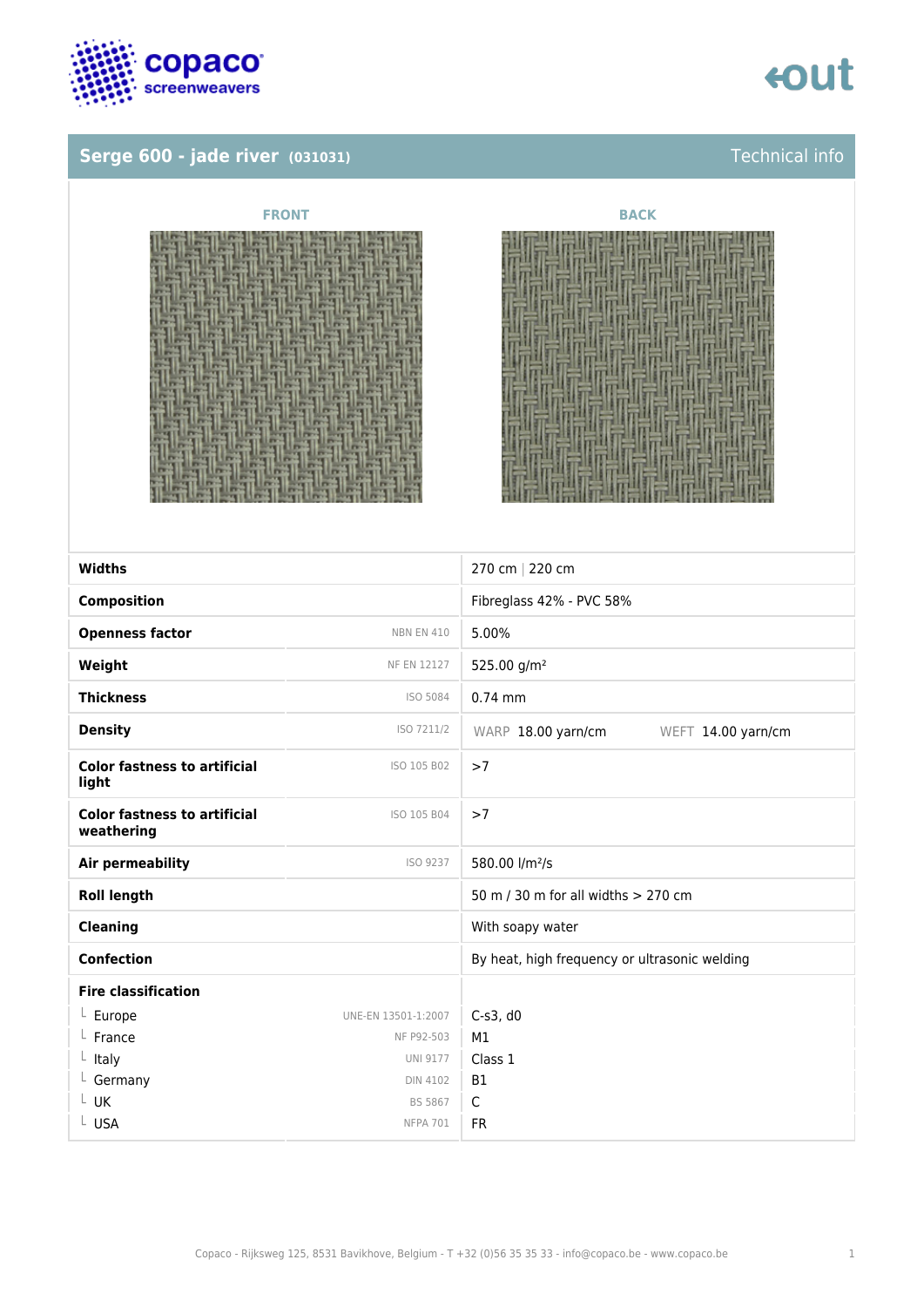

# tout

### **Serge 600 - jade river** (031031) **Serge 600 - jade river (031031) Technical info**

| <b>Tear strength</b>                                   | ISO 4674-1 methode 2 |                     |                     |
|--------------------------------------------------------|----------------------|---------------------|---------------------|
| $L$ Original                                           |                      | WARP 8.50 daN       | WEFT 7.50 daN       |
| $\perp$ After climatic chamber -30°C                   |                      | WARP 7.80 daN       | WEFT 7.50 daN       |
| $\perp$ After climatic chamber +70°C                   |                      | WARP 8.20 daN       | WEFT 7.20 daN       |
| <b>Elongation up to break</b>                          | ISO 1421             |                     |                     |
| $L$ Original                                           |                      | <b>WARP 3.10 %</b>  | WEFT 2.75 %         |
| $\perp$ After color fastness to artificial light       |                      | <b>WARP 4.00 %</b>  | <b>WEFT 2.90 %</b>  |
| $\perp$ After colour fastness to artificial weathering |                      | <b>WARP 3.50 %</b>  | <b>WEFT 2.80 %</b>  |
| $\perp$ After climatic chamber -30°C                   |                      | <b>WARP 3.00 %</b>  | WEFT 2.50 %         |
| $\perp$ After climatic chamber +70°C                   |                      | <b>WARP 2.85 %</b>  | WEFT 2.50 %         |
| <b>Breaking strength</b>                               | ISO 1421             |                     |                     |
| $L$ Original                                           |                      | WARP 260.00 daN/5cm | WEFT 225.00 daN/5cm |
| $\perp$ After color fastness to artificial light       |                      | WARP 240.00 daN/5cm | WEFT 220.00 daN/5cm |
| $\perp$ After colour fastness to artificial weathering |                      | WARP 240.00 daN/5cm | WEFT 225.00 daN/5cm |
| $\perp$ After climatic chamber -30°C                   |                      | WARP 225.00 daN/5cm | WEFT 200.00 daN/5cm |
| $\perp$ After climatic chamber +70°C                   |                      | WARP 180.00 daN/5cm | WEFT 185.00 daN/5cm |
|                                                        |                      |                     |                     |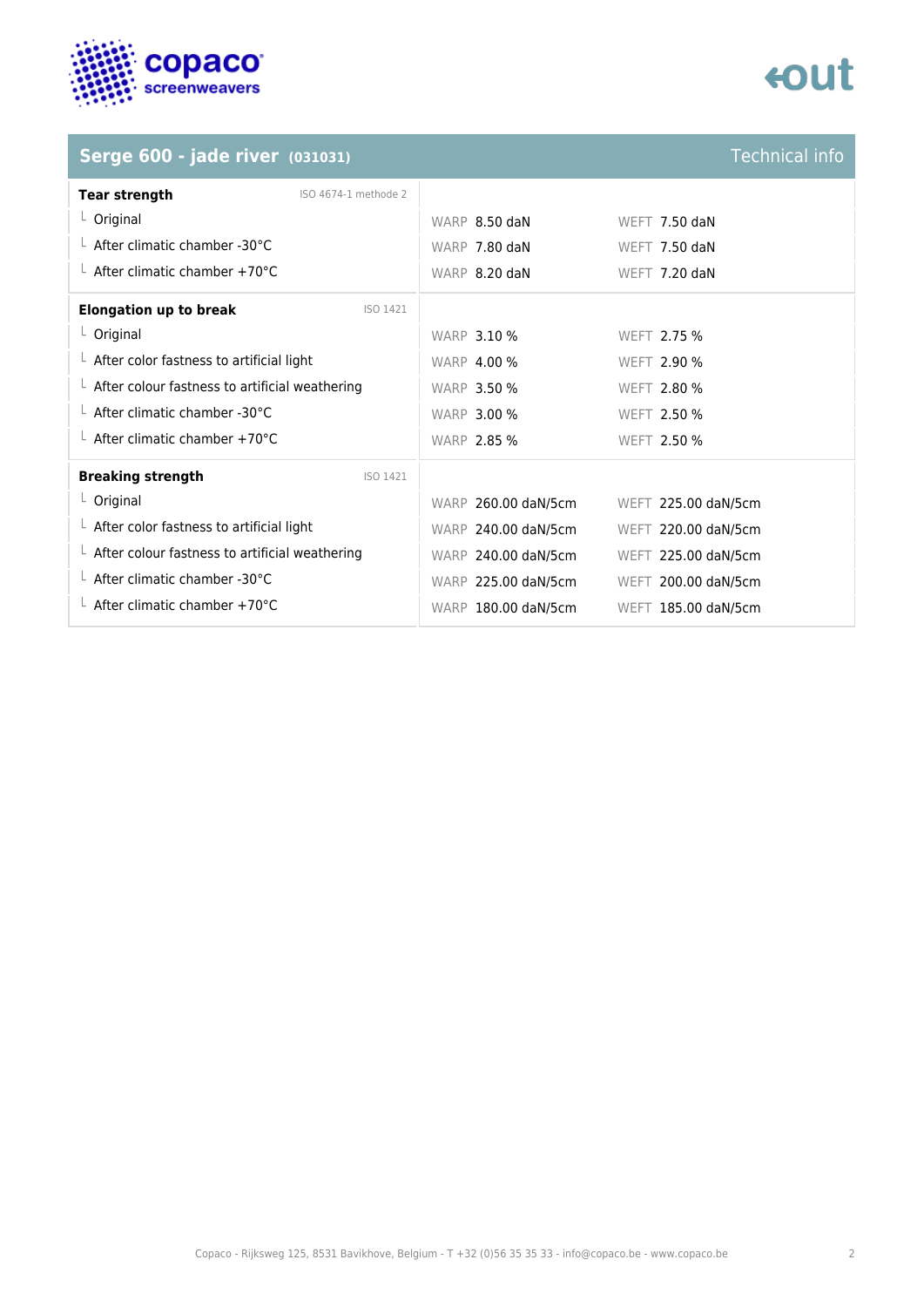

# **Front - Interior** Serge 600 - jade river (031031)

| <b>Visual properties</b> |  |
|--------------------------|--|
|                          |  |

| Tv = Visual light transmittance | 7.00% |
|---------------------------------|-------|
| Tuv = UV transmittance          | 6.80% |

| Solar energetic properties |        |  |
|----------------------------|--------|--|
| As = Solar absorptance     | 75.00% |  |
| $Rs = Solar$ reflectance   | 17.90% |  |
| Ts = Solar transmittance   | 7.10%  |  |
|                            |        |  |

| Fabric + glazing: G-factor |      |      |      |           |  |
|----------------------------|------|------|------|-----------|--|
|                            | G    | Te   | Qi   | <b>SC</b> |  |
| <b>Glazing A</b>           | 0.62 | 0.06 | 0.56 | 0.73      |  |
| <b>Glazing B</b>           | 0.61 | 0.05 | 0.56 | 0.80      |  |
| <b>Glazing C</b>           | 0.51 | 0.04 | 0.47 | 0.87      |  |
| <b>Glazing D</b>           | 0.29 | 0.02 | 0.27 | 0.92      |  |

G = Total solar energy transmittance / Te = Direct solar transmittance / Qi = Secondary heat transfer factor / SC = Shading coefficient

| <b>Visual comfort</b>           |         |               |
|---------------------------------|---------|---------------|
| Normal solar transmittance      | Class 3 | Good effect   |
| <b>Glare control</b>            | Class 1 | Little effect |
| <b>Privacy night</b>            | Class 1 | Little effect |
| Visual contact with the outside | Class 3 | Good effect   |
| <b>Daylight utilisation</b>     | Class 1 | Little effect |

| Thermal comfort G-factor = Total solar energy transmittance                  |         |         |         |  |
|------------------------------------------------------------------------------|---------|---------|---------|--|
| <b>Glazing C</b><br><b>Glazing B</b><br><b>Glazing D</b><br><b>Glazing A</b> |         |         |         |  |
| Class 0                                                                      | Class 0 | Class 0 | Class 2 |  |

| Thermal comfort Qi-factor = Secondary heat transfer factor                   |         |         |         |  |
|------------------------------------------------------------------------------|---------|---------|---------|--|
| <b>Glazing B</b><br><b>Glazing C</b><br><b>Glazing D</b><br><b>Glazing A</b> |         |         |         |  |
| Class 0                                                                      | Class 0 | Class 0 | Class 1 |  |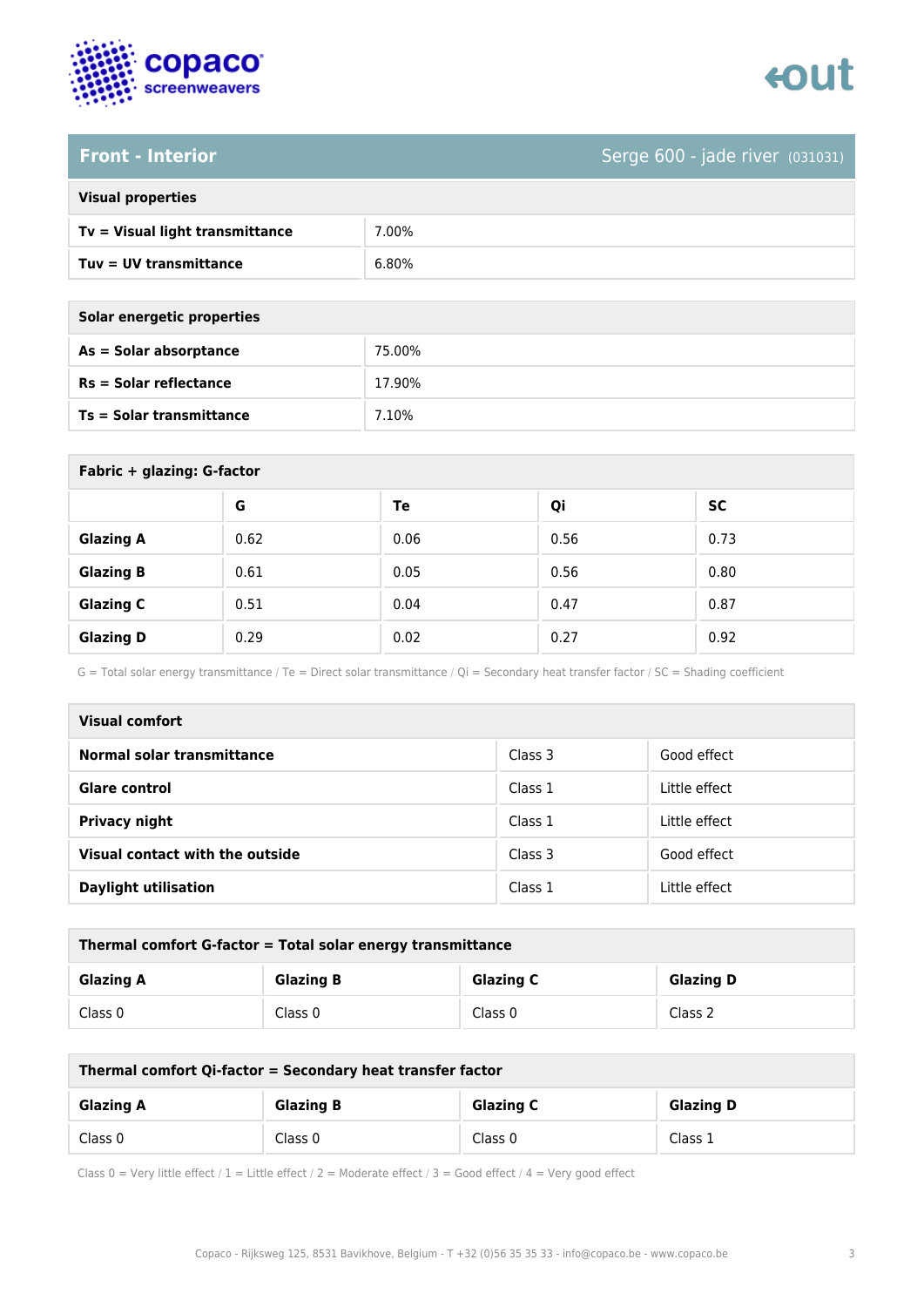

# Back - Interior **Back - Interior** Serge 600 - jade river (031031)

|  | <b>Visual properties</b> |
|--|--------------------------|

| $Tv = Visual light transmittance$ | 7.00% |
|-----------------------------------|-------|
| Tuy = UV transmittance            | 6.80% |

| Solar energetic properties |         |  |  |
|----------------------------|---------|--|--|
| As = Solar absorptance     | 75.00%  |  |  |
| $Rs = Solar$ reflectance   | 17.90%  |  |  |
| Ts = Solar transmittance   | 7 1 0 % |  |  |

| Fabric + glazing: G-factor |      |      |      |           |
|----------------------------|------|------|------|-----------|
|                            | G    | Te   | Qi   | <b>SC</b> |
| <b>Glazing A</b>           | 0.62 | 0.06 | 0.56 | 0.73      |
| <b>Glazing B</b>           | 0.61 | 0.05 | 0.56 | 0.80      |
| <b>Glazing C</b>           | 0.51 | 0.04 | 0.47 | 0.87      |
| <b>Glazing D</b>           | 0.29 | 0.02 | 0.27 | 0.92      |

G = Total solar energy transmittance / Te = Direct solar transmittance / Qi = Secondary heat transfer factor / SC = Shading coefficient

| <b>Visual comfort</b>           |         |               |
|---------------------------------|---------|---------------|
| Normal solar transmittance      | Class 3 | Good effect   |
| <b>Glare control</b>            | Class 1 | Little effect |
| Privacy night                   | Class 1 | Little effect |
| Visual contact with the outside | Class 3 | Good effect   |
| <b>Daylight utilisation</b>     | Class 1 | Little effect |

| Thermal comfort G-factor = Total solar energy transmittance |                  |                  |                  |
|-------------------------------------------------------------|------------------|------------------|------------------|
| <b>Glazing A</b>                                            | <b>Glazing B</b> | <b>Glazing C</b> | <b>Glazing D</b> |
| Class 0                                                     | Class 0          | Class 0          | Class 2          |

| Thermal comfort Qi-factor = Secondary heat transfer factor |                  |                  |                  |
|------------------------------------------------------------|------------------|------------------|------------------|
| <b>Glazing A</b>                                           | <b>Glazing B</b> | <b>Glazing C</b> | <b>Glazing D</b> |
| Class 0                                                    | Class 0          | Class 0          | Class 1          |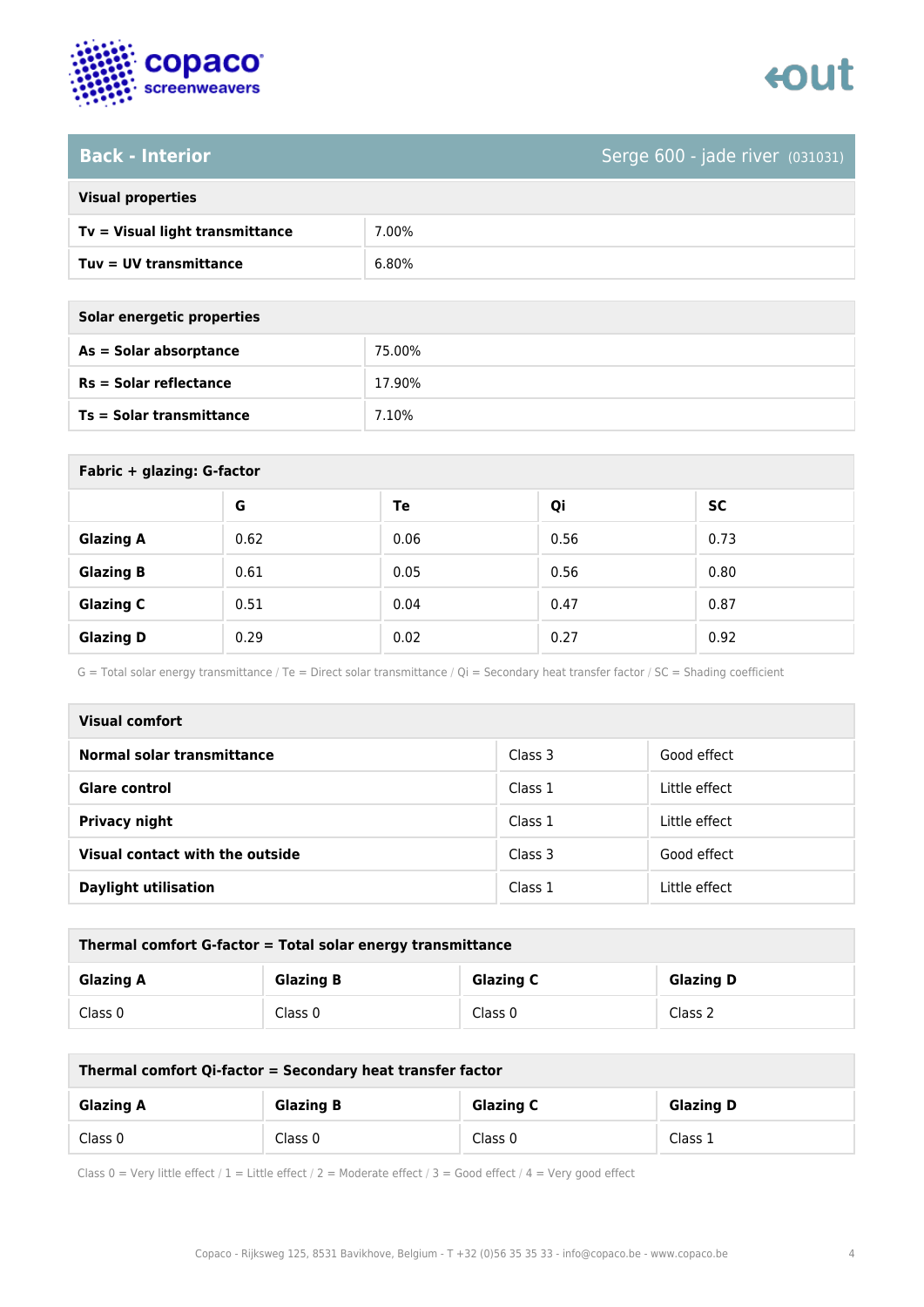

### **Front - Exterior** Serge 600 - jade river (031031)

| <b>Visual properties</b> |
|--------------------------|
|                          |

| $Tv = Visual light transmittance$ | 7.00% |
|-----------------------------------|-------|
| Tuv = UV transmittance            | 6.80% |

| Solar energetic properties      |        |
|---------------------------------|--------|
| As = Solar absorptance          | 75.00% |
| $Rs = Solar$ reflectance        | 17.90% |
| <b>Ts = Solar transmittance</b> | 7.10%  |

| Fabric + glazing: G-factor |      |      |      |           |
|----------------------------|------|------|------|-----------|
|                            | G    | Te   | Qi   | <b>SC</b> |
| <b>Glazing A</b>           | 0.22 | 0.06 | 0.16 | 0.26      |
| <b>Glazing B</b>           | 0.18 | 0.05 | 0.13 | 0.23      |
| <b>Glazing C</b>           | 0.11 | 0.04 | 0.08 | 0.19      |
| <b>Glazing D</b>           | 0.09 | 0.02 | 0.07 | 0.29      |

G = Total solar energy transmittance / Te = Direct solar transmittance / Qi = Secondary heat transfer factor / SC = Shading coefficient

| Thermal comfort G-factor = Total solar energy transmittance |                  |                  |                  |
|-------------------------------------------------------------|------------------|------------------|------------------|
| <b>Glazing A</b>                                            | <b>Glazing B</b> | <b>Glazing C</b> | <b>Glazing D</b> |
| Class 2                                                     | Class 2          | Class 3          | Class 4          |

| Thermal comfort Qi-factor = Secondary heat transfer factor |                  |                  |                  |
|------------------------------------------------------------|------------------|------------------|------------------|
| <b>Glazing A</b>                                           | <b>Glazing B</b> | <b>Glazing C</b> | <b>Glazing D</b> |
| Class 2                                                    | Class 2          | Class 3          | Class 3          |